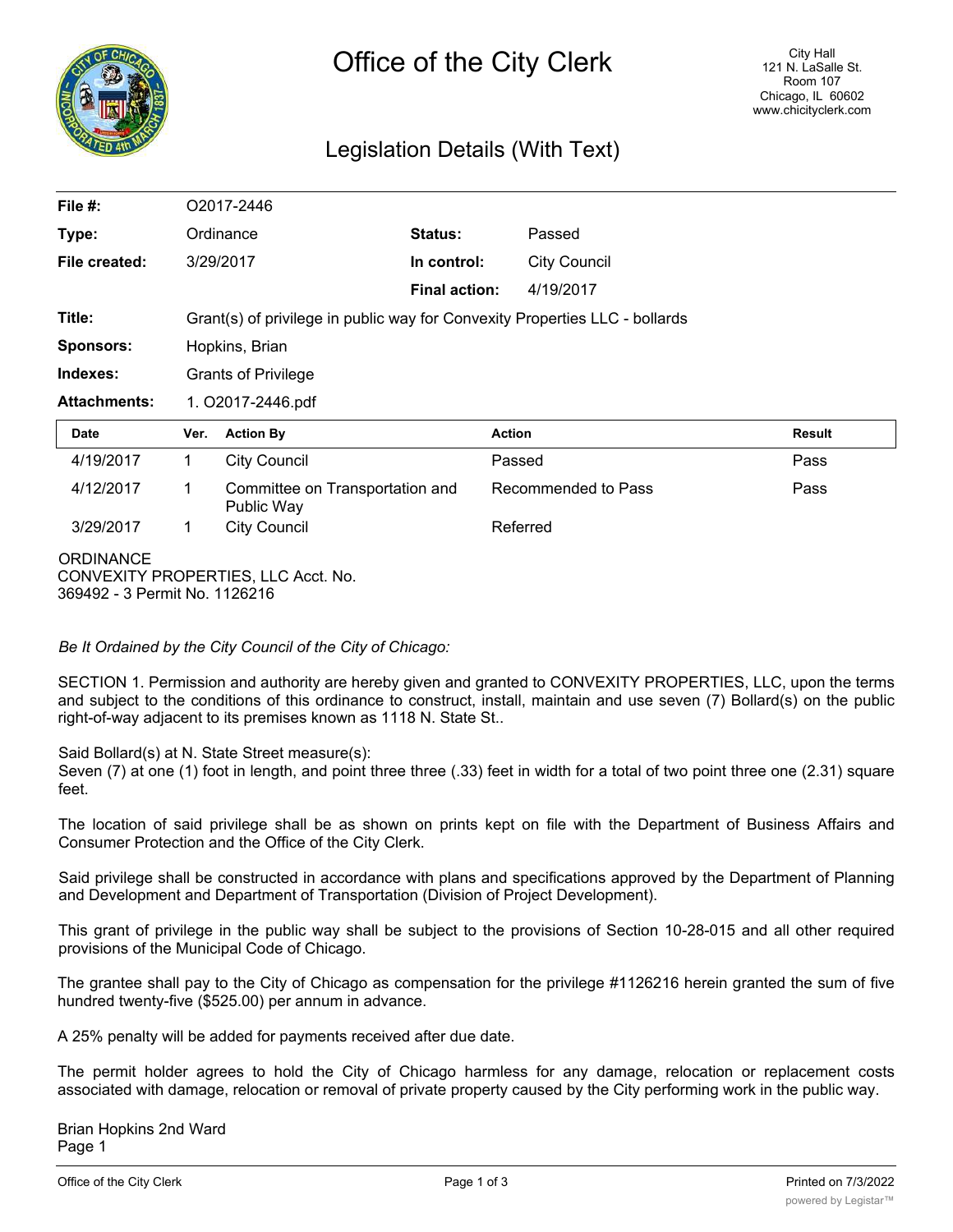1118 NORTH STATE STREET CHICAGO IL

### **VICEROY HOTEL CHICAGO**

BOLLARD 42 x 4 DIA (TYP OF 7)

T TALL SCREEN WALL (33 LF TOTAL 231 SF)

ELM TREE (TYP OF 3)

# m 3

e2\_of3)<br>20' TALL STEEL TUBE RAILING SYSTEM (92 LF TOTAL) 6 TALL CURB PLANTER PERENNIALS & SHRUBS (TOTAL AREA 417 SF)

**File #:** O2017-2446, **Version:** 1

Authority herein given and granted for a period of five (5) years from and after Date of Passage.